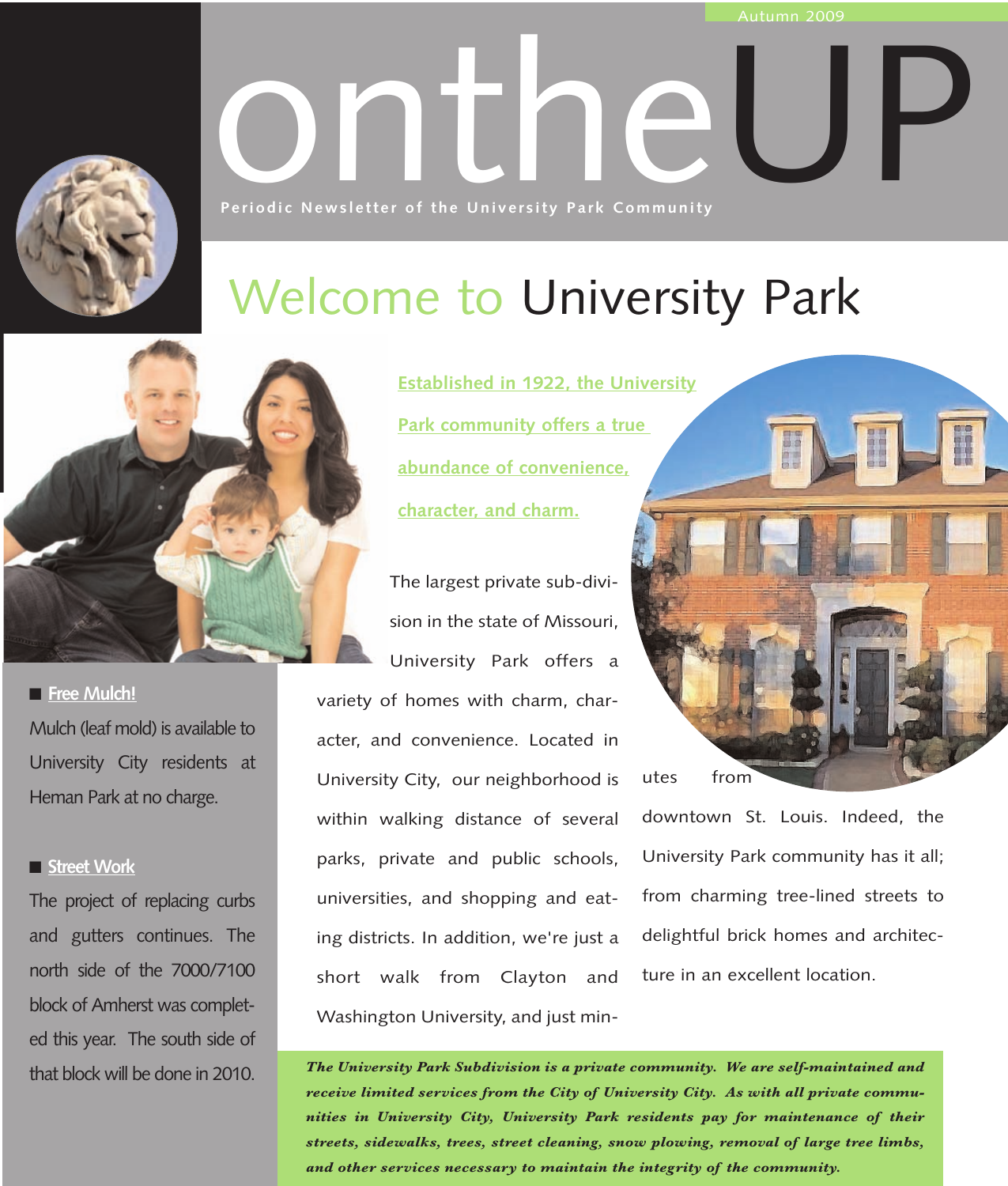### Handy Information You Can Use

#### ■ **House Numbers**

The City of University City requires that house numbers be large enough to be seen from the street. For your safety, please be sure your house number is visible. Details regarding the requirements are available on the University City website.

#### ■ **Lateral Sewer Lines**

University Park subdivision is not responsible for maintenance and repair of sewer lines. Metropolitan St. Louis Sewer District (MSD) maintains the inlets and main lines while property owners are responsible for the lateral lines that connect each house to the system. Sinkholes could be a sign of a problem and should be investigated. University City operates a program to help with financing sewer line repair. Information is available on their website.

#### ■ **Speed Limit**

The speed limit in the subdivision is 25 mph. Please be safe and considerate of your neighbors and slow down.

#### ■ Crime Prevention

Remember to leave outside house lights on at night. Remove cell phones, laptops or other valuable items from your car. Please contact University City police if you see any unusual activity.

#### ■ **Building Permits**

Plans for exterior construction projects (ie, room additions, garages, decks, porches, fences,) must be approved by both the University Park Subdivision Trustees and the City of University City. The subdivision Indenture places

restrictions on building materials. It is beneficial to contact the Trustees for information prior to finalizing plans.

#### ■ **Information**

University City has an excellent website (www.ucitymo.org) and is a valuable resource for residents. The site contains information regarding guidelines and dates for special leaf collections, trash collection and bulk item collection. Schedules for City Council and Board meetings are also available along with contact information for University City departments.

#### ■ **Yard Waste**

Please help keep our streets clean. Do not blow grass cuttings into the street. Neither the city nor the subdivision will pick up loose branches or piles of yard waste. Leaves must be bagged and branches tied into bundles for pick-up by University City. Leaves may be raked into the street only during the University City special leaf collections. The schedule is available on the University City calendar and website.

#### ■ **Trees**

The community has over one-thousand trees and regular maintenance is required to promote healthy growth, treat disease and prevent damage to property. The Trustees are committed to protecting this valuable asset and contracts with a certified arborist to assess and care for the trees. Please contact a Trustee if you notice a tree that needs attention.

#### ■ **Assessments**

Costs associated with maintaining the subdivision are covered by an annual assessment. Support of each resident is essential to properly maintain our trees, streets, sidewalks and other common property. Liens are placed on properties with delinquent accounts and legal action is taken against those with substantial balances. This, of course, is expensive to both the property owner and the subdivision and can be avoided by paying assessments

promptly. Presently, there are numerous delinquent accounts. A list of the properties is included on page 3 of this newsletter.

Payments can be made by check and mailed to the address shown below. Payments may also be made by credit card online for a fee of \$9.95 at dniproperties.com. Click on "Pay Association Assessment Fees", then enter University Park as the association and the address of the property as the account number.

#### ■ **Payments**

Please remit to:

University Park Subdivision DNI Properties, Inc. 101 West Argonne Box 22 St. Louis, Missouri 63122

Or remit online to: www.dniproperties.com

#### ■ **Contact Information**

University Park Subdivision P.O. Box 300586 University City, MO 63130

#### ■ **University Park Trustees** Deborah King 314.721.4308

Kay Watts 314.721.7613

Anne Lewis 314.863.1437

#### ■ **University Park Website**

www.universityparksubdivision.com

■ **University City Website** www.ucitymo.org 314.862.6767